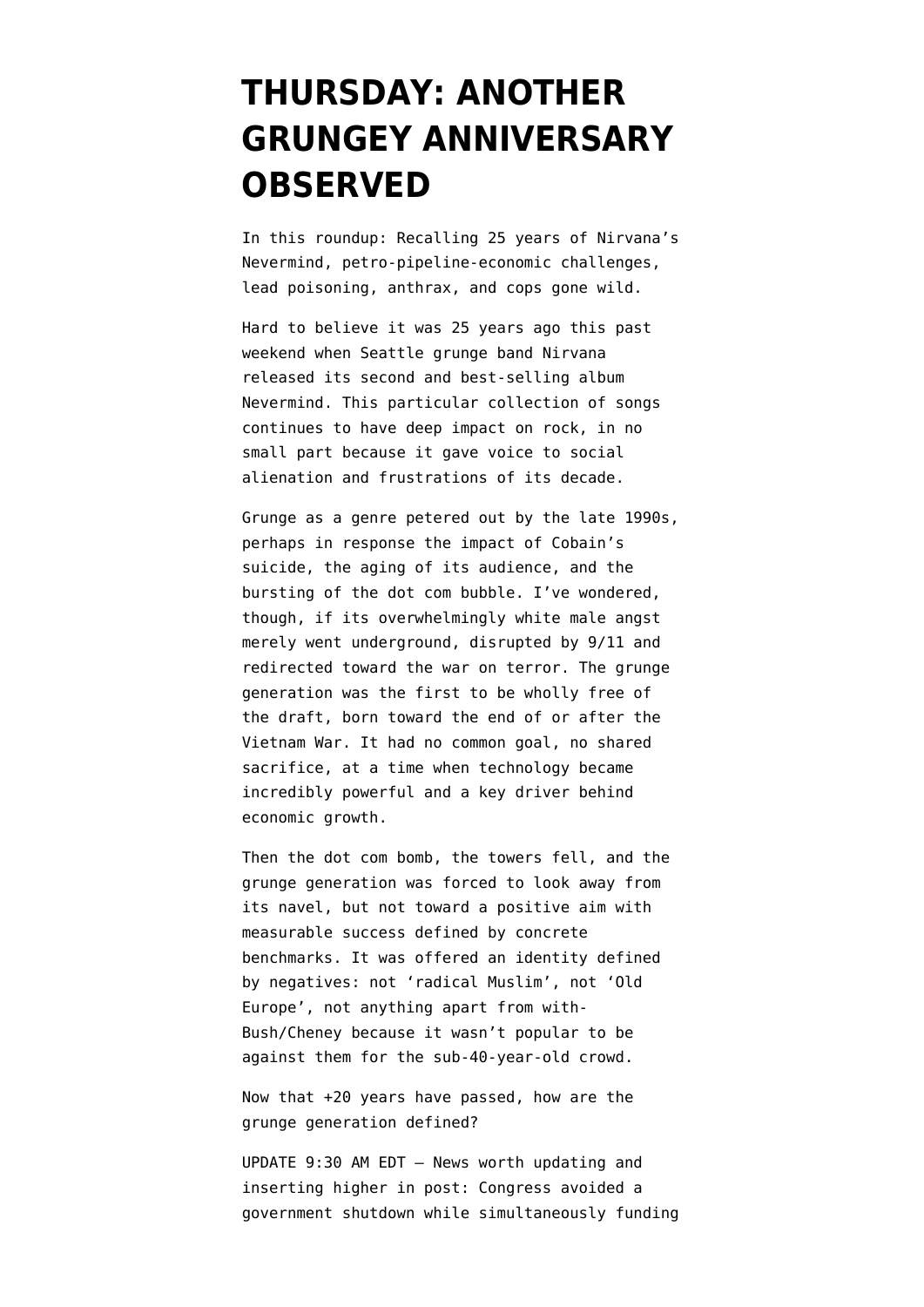Flint, Michigan's water system aid as well as Zika virus response. The amount allocated for Flint will be somewhere between \$170 million (House) and \$220 (Senate). It's not anywhere near the amount needed for complete removal of damaged water mains and lead piping, but it's a good start. [Snappy synopsis here.](http://www.graydc.com/content/news/Flint-water-deal-averts-government-shutdown-395200951.html)

See also this [particularly offensive POS](http://origin-nyi.thehill.com/opinion/letters/298387-stick-with-the-facts-not-fear-in-debate-over-funding-to-fight-zika) from a hotel and tourism advocate in Puerto Rico, published before the deal. Too bad Mr. Miguel Vega will never have to actually carry a Zika infected fetus; his hand wringing over Zika fear is a perfect example of male privilege, applied on behalf of his employers. The real problem with Zika response has always been a lack of knowledge about the virus as well as inadequate concern for the welfare of citizens — not fear. /*end update*

## Fossil Feud

All related to oil, all equally distressing.

- [OPEC to cut oil output](https://www.bloomberg.com/news/articles/2016-09-28/opec-said-to-agree-on-first-oil-output-cut-in-eight-years) (Bloomberg) — The move supports the Saudis' need for more cash. Russia will tweak its output levels after OPEC has finished setting a firmer level, though it pumped a record amount in September, tripling August's daily output.
- [Iran's oil minister](https://twitter.com/JavierBlas2/status/781224629209890816) [described as 'happy'](https://twitter.com/JavierBlas2/status/781224629209890816) (Bloomberg via Twitter) — Bijan Zanganeh's reaction as the OPEC conference in Algiers ended Wednesday.
- [Congress overrode Obama's](http://www.insurancejournal.com/news/national/2016/09/28/427746.htm) [veto of 9/11 bill](http://www.insurancejournal.com/news/national/2016/09/28/427746.htm) (Insurance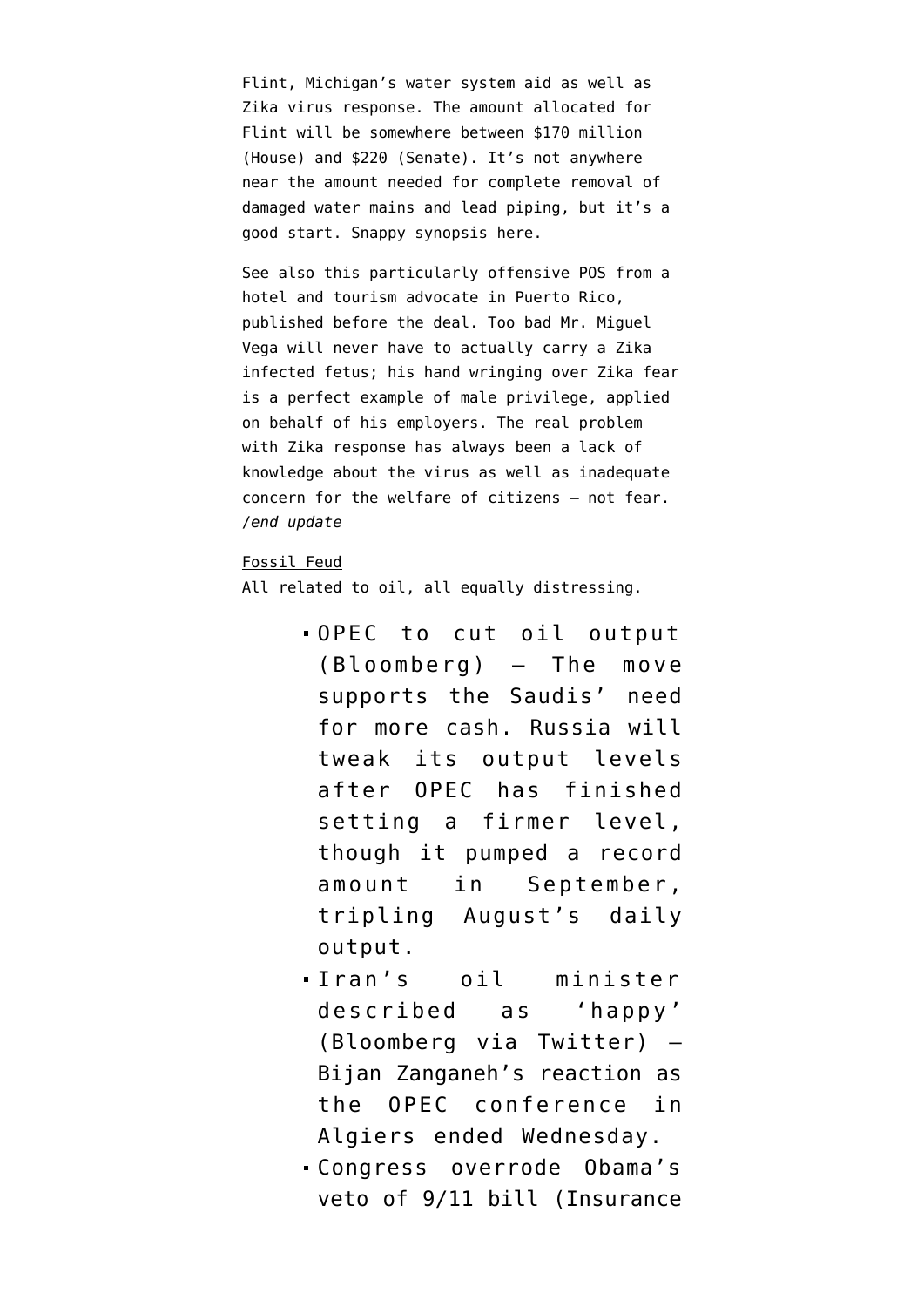Journal) — In spite of the White House's effort to kill The Justice Against Sponsors of Terrorism Act (JASTA), the bill will become law after today's rare override. The bill allows 9/11 victims and their families to sue Saudi Arabia for damages. Passage of the bill may cause the Saudis to delay sales of \$10 billion of an international 'megabond' as investors could be put off by risks to RSA from lawsuits. But if oil prices go up due to production cuts, the bonds may not be as critical to RSA's plans.

[Reps. Grijalva and Ruiz say](http://indiancountrytodaymedianetwork.com/2016/09/27/house-democrats-call-new-dapl-permitting-process-after-2-hour-forum-dc-165923) [Dakota Access Pipeline](http://indiancountrytodaymedianetwork.com/2016/09/27/house-democrats-call-new-dapl-permitting-process-after-2-hour-forum-dc-165923) [approvals did not comply](http://indiancountrytodaymedianetwork.com/2016/09/27/house-democrats-call-new-dapl-permitting-process-after-2-hour-forum-dc-165923) [with law](http://indiancountrytodaymedianetwork.com/2016/09/27/house-democrats-call-new-dapl-permitting-process-after-2-hour-forum-dc-165923) (Indian Country) — After a meeting between Democratic Reps. Raúl Grijalva and Raul Ruiz and representatives of Standing Rock Sioux, Cheyenne River Sioux, Lakota, Apache tribes late last week, the representatives called for the Army Corps of Engineers' permits to be revoked. Full assessments for environmental and historical impact had not been completed before the permits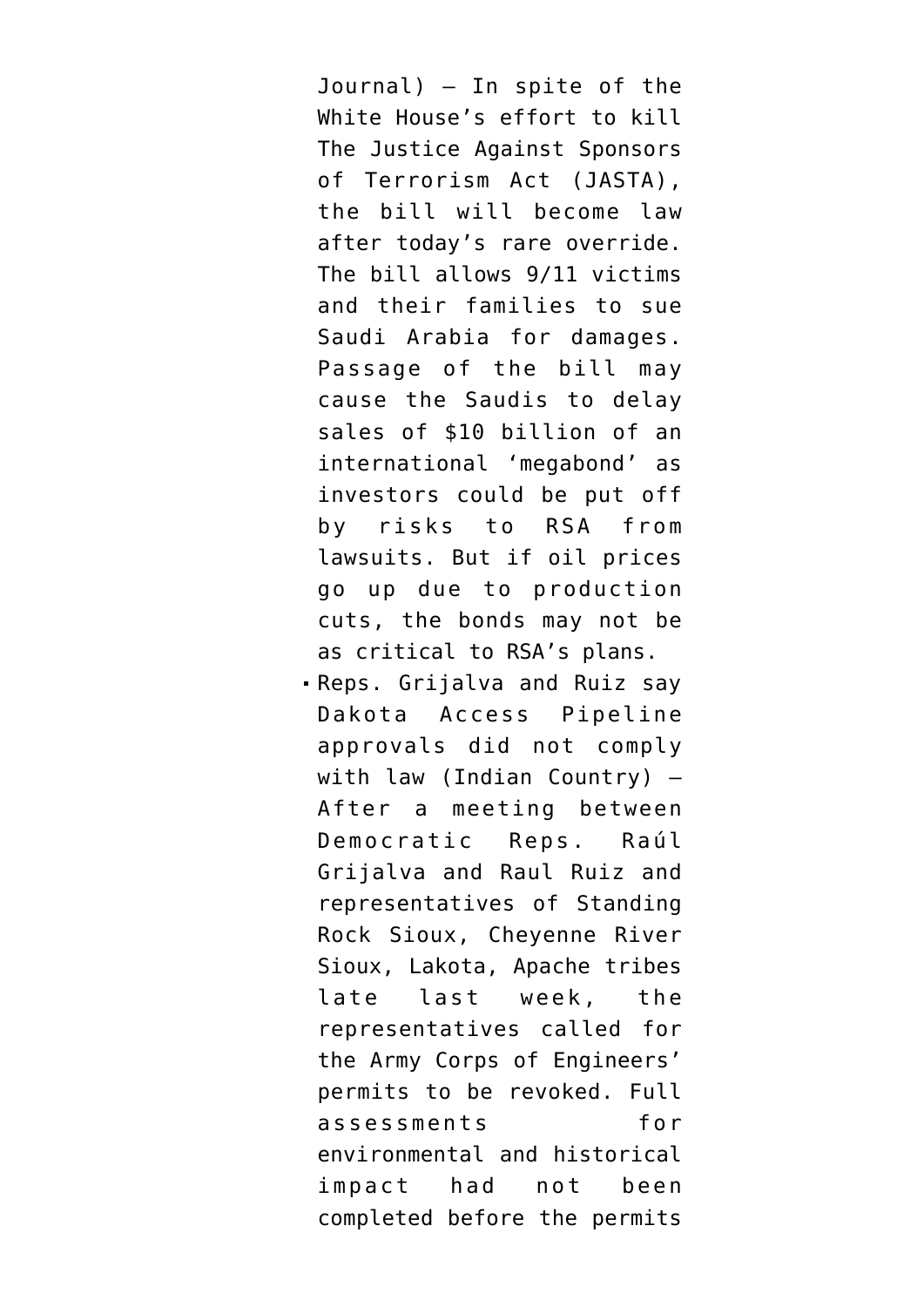were issued; ACOE may have acted under the influence of pipeline and oil companies. Grijalva and Ruiz are members of the House Natural Resources Subcommittee on Indian and Alaska Native Affairs. It's not clear what will happen next given the anticipated rise in oil prices and the impending general election.

[Monbiot op-ed: Fossil fuels](https://www.theguardian.com/commentisfree/2016/sep/27/fracking-digging-drilling-paris-agreement-fossil-fuels) [must remain in the ground to](https://www.theguardian.com/commentisfree/2016/sep/27/fracking-digging-drilling-paris-agreement-fossil-fuels) [meet Paris Agreement](https://www.theguardian.com/commentisfree/2016/sep/27/fracking-digging-drilling-paris-agreement-fossil-fuels) (Guardian-UK) — Fossil fuel industry's own data shows that current extraction rates and plans will push global temperatures above 1.5C-2C, undermining the Paris agreement on climate change. The only sure way to comply with the temperature goals is to stop extracting fossil fuels.

Use the anticipated increase in oil prices as incentive to reduce its use. Put on the big person's panties and say no to pipelines and more extraction. Push for incentives to conserve while developing alternative energy. It's long past time.

## Miscellany

[Police across U.S. misusing](http://www.sltrib.com/home/4407962-155/ap-across-us-police-officers-abuse) [databases for personal](http://www.sltrib.com/home/4407962-155/ap-across-us-police-officers-abuse) [reasons](http://www.sltrib.com/home/4407962-155/ap-across-us-police-officers-abuse) (AP via Salt Lake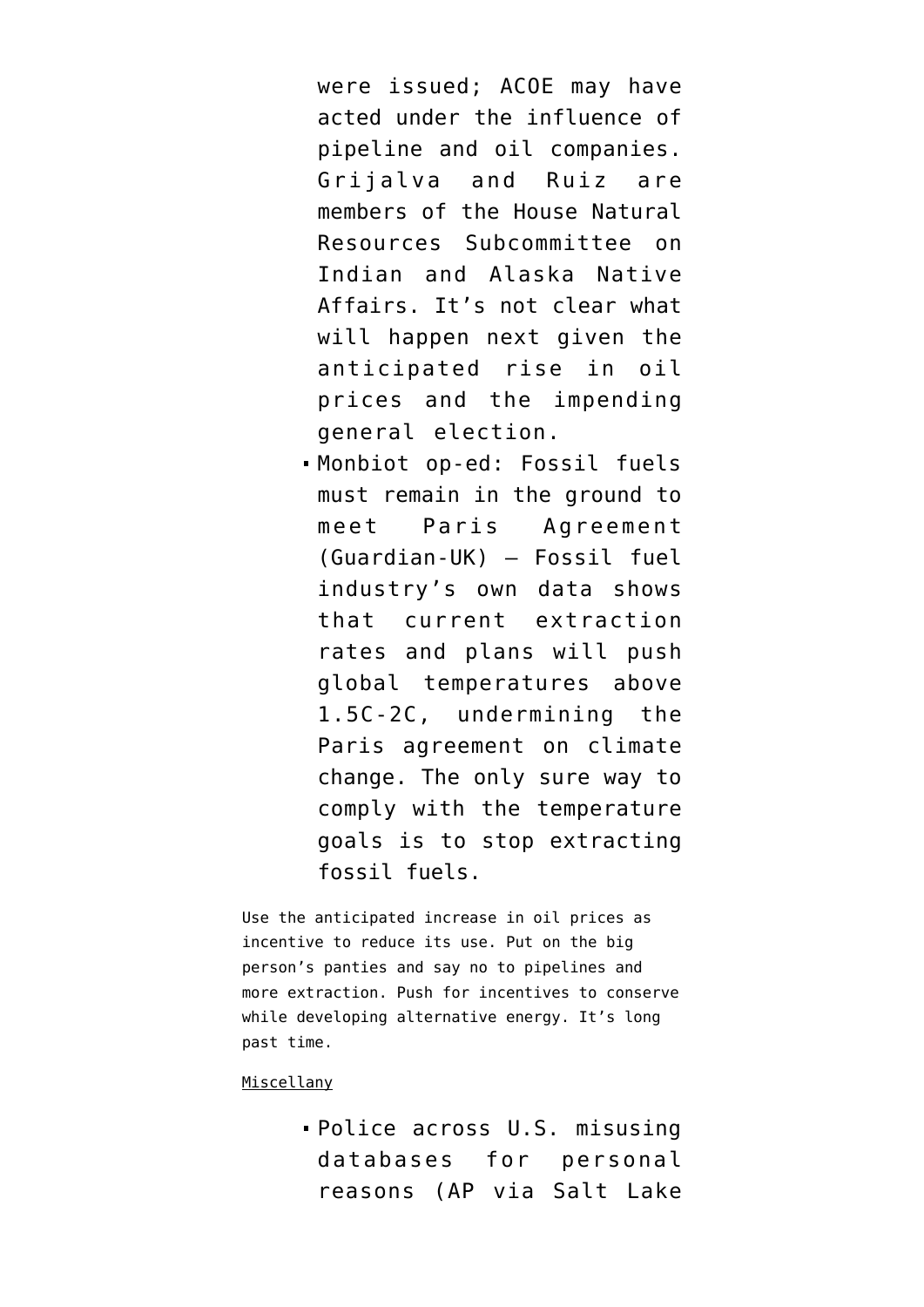Tribune) — After conducting illegal searches of confidential information including addresses and Social Security numbers, police have been punished hundreds of times over the last three years. The article says the number of unauthorized database searches identified during reporting are "unquestionably an undercount." It's not clear from this report if these databases also include information gathered from surveillance including Stingray use

[CDC's flawed report left](http://www.reuters.com/article/us-usa-pollution-report-specialreport-idUSKCN11Y1BH) [East Chicago IN children](http://www.reuters.com/article/us-usa-pollution-report-specialreport-idUSKCN11Y1BH) [exposed to lead](http://www.reuters.com/article/us-usa-pollution-report-specialreport-idUSKCN11Y1BH) (Reuters) — Not clear how or why CDC's 5-year-old report claimed "nearly 100 percent" of children's blood lead levels had been tested in an area once home to a lead refinery. In reality, only 5 percent to 20 percent had been tested, and 22 percent of children around the West Calumet housing development area tested positive for elevated blood lead. This situation is so fishy; in my opinion, the Department of